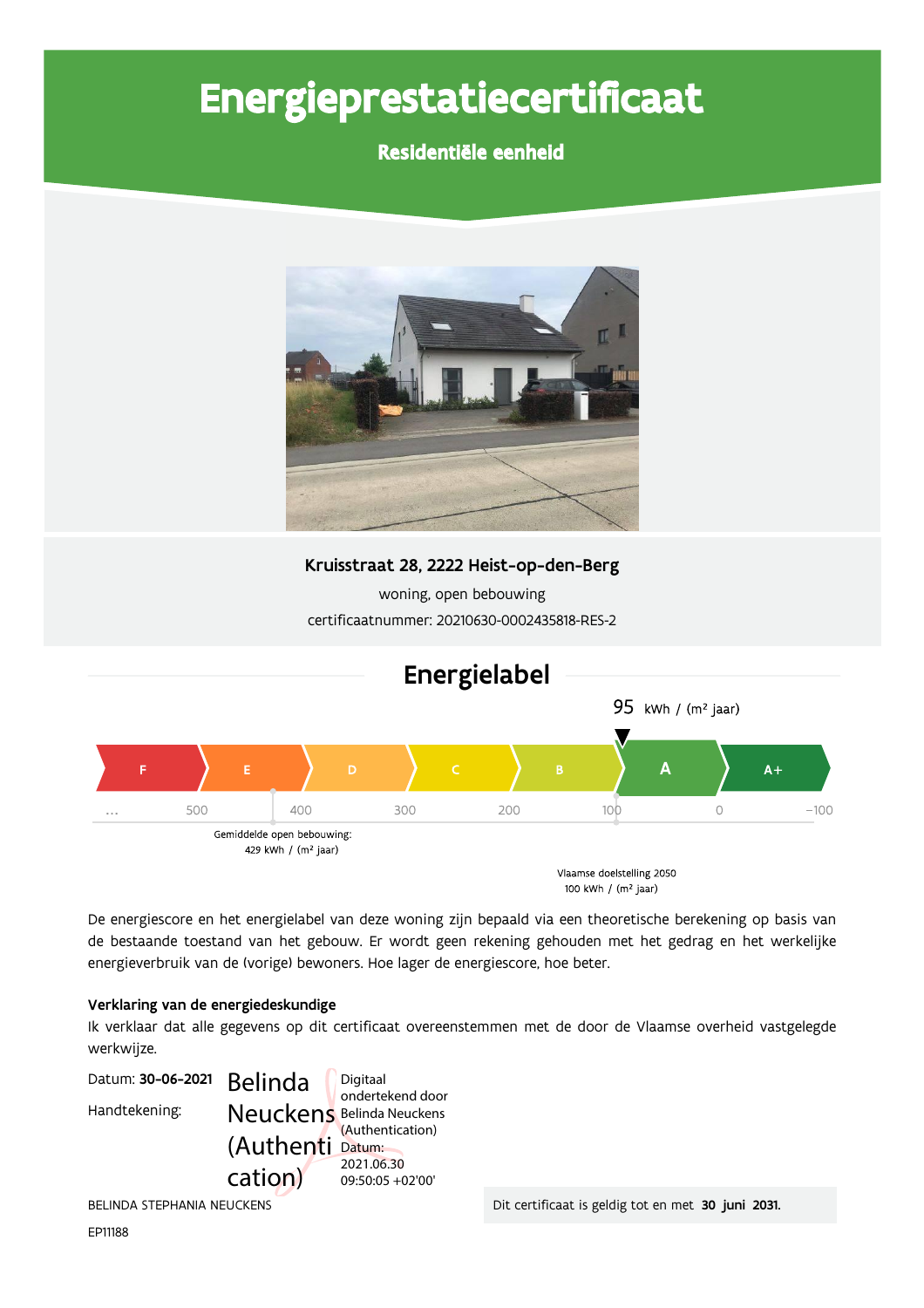### Huidige staat van de woning

Om met uw woning te voldoen aan de energiedoelstelling, zijn er twee mogelijke pistes:

**OF** 

#### $(1)$ Inzetten op isolatie en verwarming

U isoleert elk deel van uw woning tot de én voorziet doelstelling  $\mathbf{u}$ een energie-efficiënte verwarmingsinstallatie (warmtepomp, condenserende ketel. (micro-)WKK. efficiënt warmtenet  $\bigcap_{ }$ decentrale toestellen met een totaal maximaal vermogen van 15 W/m<sup>2</sup>).

#### $2^{\circ}$ Energielabel van de woning

U behaalt een energielabel A voor uw woning(= energiescore van maximaal 100 kWh/(m<sup>2</sup> jaar)). U kiest op welke manier u dat doet: isoleren, efficiënt efficiënt ventileren, verwarmen, zonne-energie, hernieuwbare energie ...



De U-waarde beschrijft de isolatiewaarde van daken, muren, vloeren, vensters ... Hoe lager de U-waarde, hoe beter het constructiedeel isoleert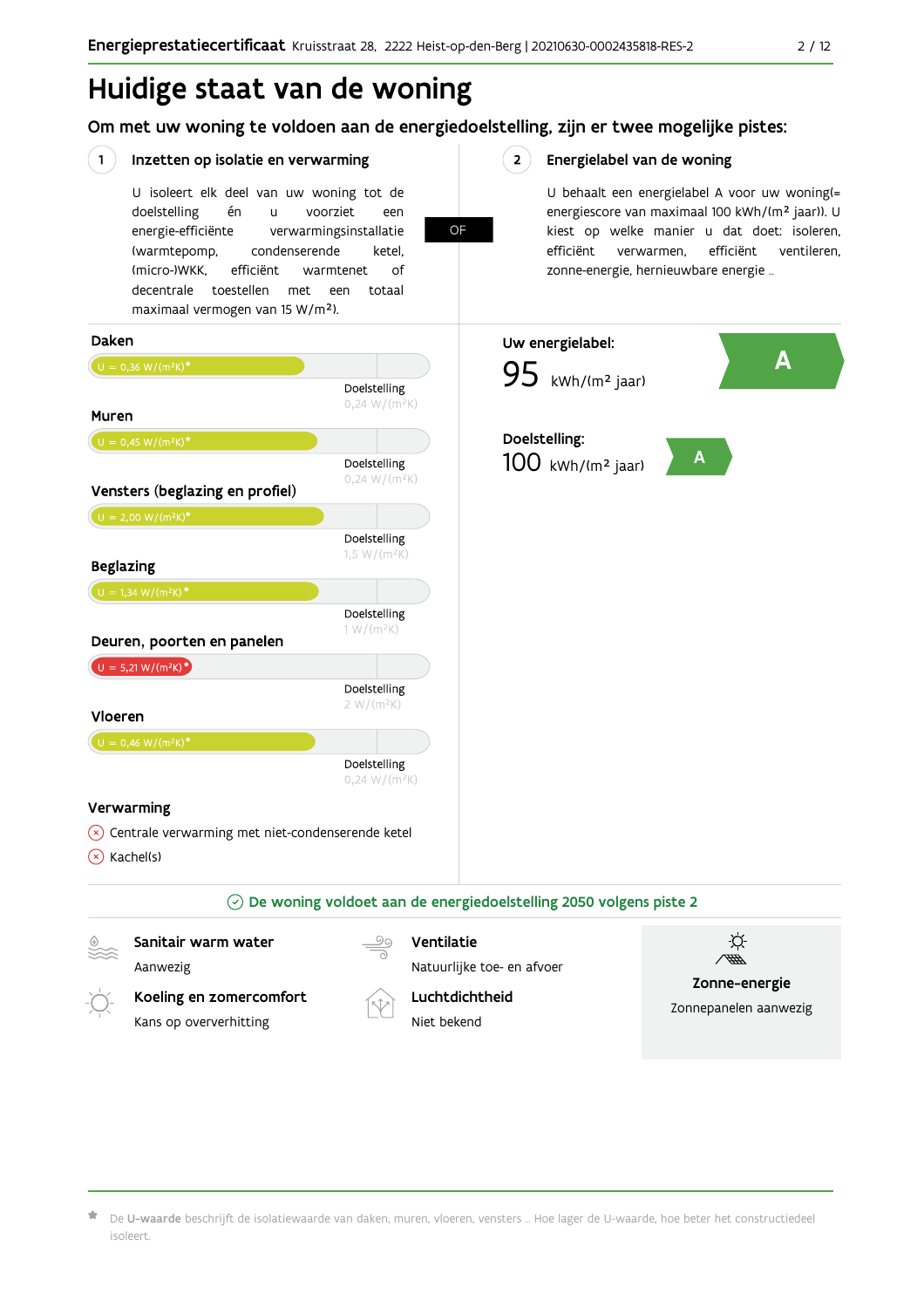#### Aandachtspunten

Hou rekening met de volgende aspecten als u uw woning energiezuinig en comfortabeler wilt maken.

#### Luchtdichtheid: De luchtdichtheid van uw woning is niet gemeten. Een goede luchtdichtheid is nodig om de warmte niet via spleten en kieren te laten ontsnappen. U kunt de luchtdichtheid laten meten om eventuele lekken op te sporen en uw energielabel mogelijk nog te verbeteren.

Ventilatie: Uw woning beschikt over een systeem met natuurlijke aan- en afvoer. Bekijk of vraagsturing mogelijk is. Bij vraagsturing wordt er lucht toe- en afgevoerd als dat nodig is. Zo bespaart u energie.

-T

Koeling en zomercomfort: Uw woning heeft kans op oververhitting. Overweeg buitenzonwering om de zon zoveel mogelijk buiten te houden tijdens de zomer. Vermijd de plaatsing van een koelinstallatie, want die verbruikt veel energie.



Sanitair warm water: Uw woning beschikt niet over een zonneboiler. Overweeg de plaatsing van een zonneboiler of warmtepompboiler. Daarmee kunt u energie besparen.

#### Let op!

 $\stackrel{90}{\equiv}$ 

 $\left( \begin{array}{c} 1 \end{array} \right)$ 

De aanbevelingen, aandachtspunten en eventuele prijsindicaties op het energieprestatiecertificaat worden standaard gegenereerd op de wijze die de Vlaamse overheid heeft vastgelegd. Laat u bijstaan door een specialist om op basis van de aanbevelingen en aandachtspunten een concreet renovatieplan op te stellen. De energiedeskundige is niet aansprakelijk voor de eventuele schade die ontstaat bij het uitvoeren van de standaard gegenereerde aanbevelingen of aandachtspunten.

#### Meer informatie?

- Voor meer informatie over het energieprestatiecertificaat, gebruiksgedrag, woningkwaliteit ... kunt u terecht op www.energiesparen.be.
- Meer informatie over uw woning vindt u op uw persoonlijke woningpas. Surf naar woningpas.vlaanderen.be om uw woningpas te bekijken.
- Meer informatie over beter renoveren vindt u op www.energiesparen.be/ikbenoveer.

#### Gegevens energiedeskundige:

BELINDA STEPHANIA NEUCKENS ROZENLAAN 13, 2861 Onze-Lieve-Vrouw-Waver EP11188

#### **Premies**

Informatie over energiewinsten, subsidies of andere financiële voordelen vindt u op www.energiesparen.be.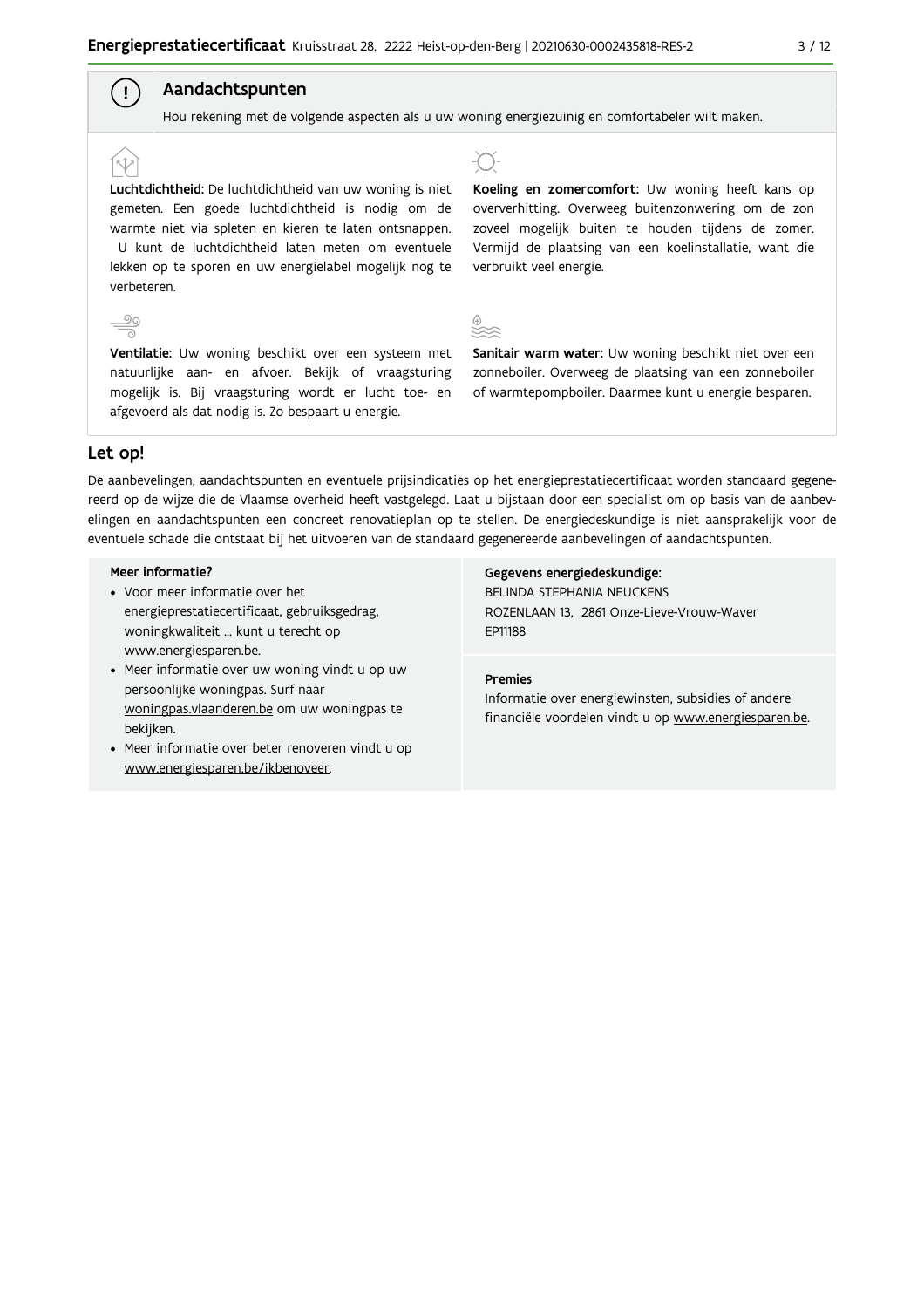### Energieprestatiecertificaat (EPC) in detail

Uw woning voldoet aan de energiedoelstelling. In dit deel van het energieprestatiecertificaat vindt u een overzicht van de gegevens die de energiedeskundige heeft ingevoerd.

#### **Inhoudstafel**

| Daken                           | 6  |
|---------------------------------|----|
| Vensters en deuren              |    |
| Muren.                          | 8  |
| Vloeren.                        | q  |
| Ruimteverwarming                | 10 |
| Installaties voor zonne-energie | 11 |
| Overige installaties            | 12 |
|                                 |    |

#### Hoe wordt het EPC opgemaakt?

De eigenschappen van uw woning zijn door de energiedeskundige ingevoerd in software die door de Vlaamse overheid is opgelegd. De energiedeskundige mag zich alleen baseren op zijn vaststellingen tijdens het plaatsbezoek en op bewijsstukken die voldoen aan de voorwaarden die de Vlaamse overheid heeft opgelegd. Op basis van de invoergegevens berekent de software het energielabel en genereert automatisch aanbevelingen en eventueel ook prijsindicaties. Bij onbekende invoergegevens gaat de software uit van veronderstellingen, onder meer op basis van het (ver)bouw- of fabricagejaar. Om zeker te zijn van de werkelijke samenstelling van uw muur, dak of vloer kunt u ervoor kiezen om verder (destructief) onderzoek uit te voeren (losschroeven stopcontact, gaatje boren in een voeg, binnenafwerking tijdelijk verwijderen ...). Voor meer informatie over de werkwijze, de bewijsstukken en de voorwaarden kunt u terecht op www.energiesparen.be.

#### Energiedoelstelling 2050

De energiedoelstelling van de Vlaamse Regering is om tegen 2050 alle woningen en appartementen in Vlaanderen minstens even energiezuinig te maken als een energetisch performante nieuwbouwwoning van 2017.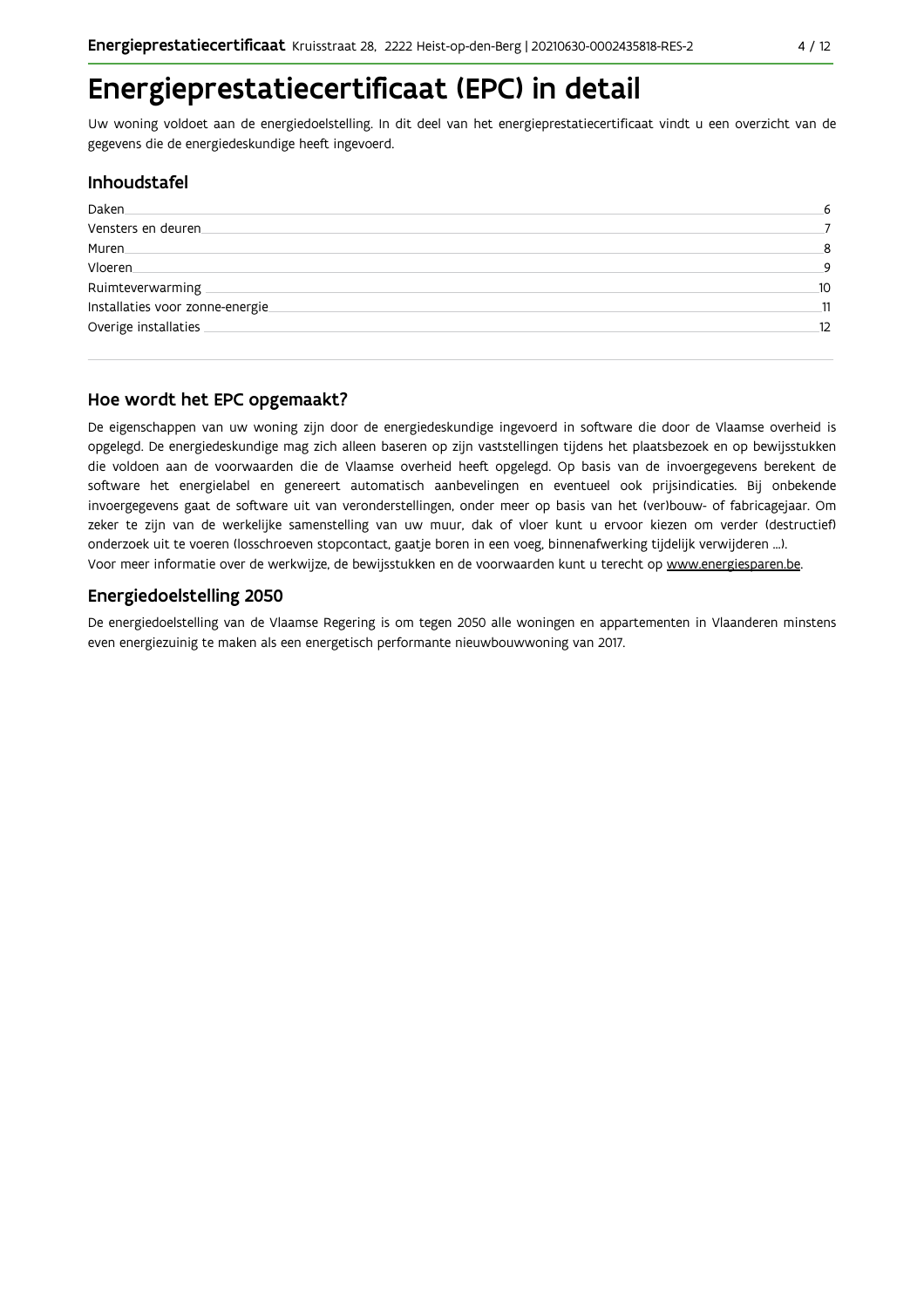#### Algemene gegevens

| Gebouw id / Gebouweenheid id                                | 16113153 / 16114121    |
|-------------------------------------------------------------|------------------------|
| Datum plaatsbezoek                                          | 28/06/2021             |
| Referentiejaar bouw                                         | 2004                   |
| Beschermd volume (m <sup>3</sup> )                          | 694                    |
| Ruimten niet opgenomen in het beschermd volume              | garage                 |
| Bruikbare vloeroppervlakte (m <sup>2</sup> )                | 230                    |
| Verliesoppervlakte (m <sup>2</sup> )                        | 489                    |
| Infiltratiedebiet $(m^3/(m^2h))$                            | Onbekend               |
| Thermische massa                                            | Half zwaar/matig zwaar |
| Open haard(en) voor hout aanwezig                           | Neen                   |
| Niet-residentiële bestemming                                | Geen                   |
| Berekende energiescore (kWh/(m <sup>2</sup> jaar))          | 95                     |
| Karakteristiek jaarlijks primair energieverbruik (kWh/jaar) | 21.743                 |
| CO <sub>2</sub> -emissie (kg/jaar)                          | 1.055                  |
| Indicatief S-peil                                           | 57                     |
| Gemiddelde U-waarde gebouwschil (W/(m <sup>2</sup> K))      | 0,56                   |
| Gemiddeld installatierendement verwarming (%)               | 71                     |

### Verklarende woordenlijst

| beschermd volume                                    | Het volume van alle ruimten die men wenst te beschermen tegen warmteverlies naar<br>buiten, de grond en aangrenzende onverwarmde ruimten.                                                                                                                                 |
|-----------------------------------------------------|---------------------------------------------------------------------------------------------------------------------------------------------------------------------------------------------------------------------------------------------------------------------------|
| bruikbare vloeroppervlakte                          | De vloeroppervlakte binnen het beschermd volume die beloopbaar en toegankelijk is.                                                                                                                                                                                        |
| U-waarde                                            | De U-waarde beschrijft de isolatiewaarde van daken, muren, vensters  Hoe lager de<br>U-waarde, hoe beter de constructie isoleert.                                                                                                                                         |
| R-waarde                                            | De warmteweerstand van een materiaallaag. Hoe groter de R-waarde, hoe beter de<br>materiaallaag isoleert.                                                                                                                                                                 |
| lambdawaarde                                        | De warmtegeleidbaarheid van een materiaal. Hoe lager de lambdawaarde, hoe beter<br>het materiaal isoleert.                                                                                                                                                                |
| karakteristiek jaarlijks primair<br>energieverbruik | De berekende hoeveelheid primaire energie die gedurende één jaar nodig is voor de<br>verwarming, de aanmaak van sanitair warm water, de ventilatie en de koeling van een<br>woning. Eventuele bijdragen van zonneboilers en zonnepanelen worden in mindering<br>gebracht. |
| berekende energiescore                              | Een maat voor de totale energieprestatie van een woning. De berekende energiescore<br>is gelijk aan het karakteristiek jaarlijks primair energieverbuik, gedeeld door de<br>bruikbare vloeroppervlakte.                                                                   |
| S-peil                                              | Een maat voor de energieprestatie van de gebouwschil van een woning. Het S-peil<br>houdt rekening met de isolatie, de luchtdichtheid, de oriëntatie, de zonnewinsten en<br>de vormefficiëntie. Hoe lager het S-peil, hoe energie-efficiënter de gebouwschil.              |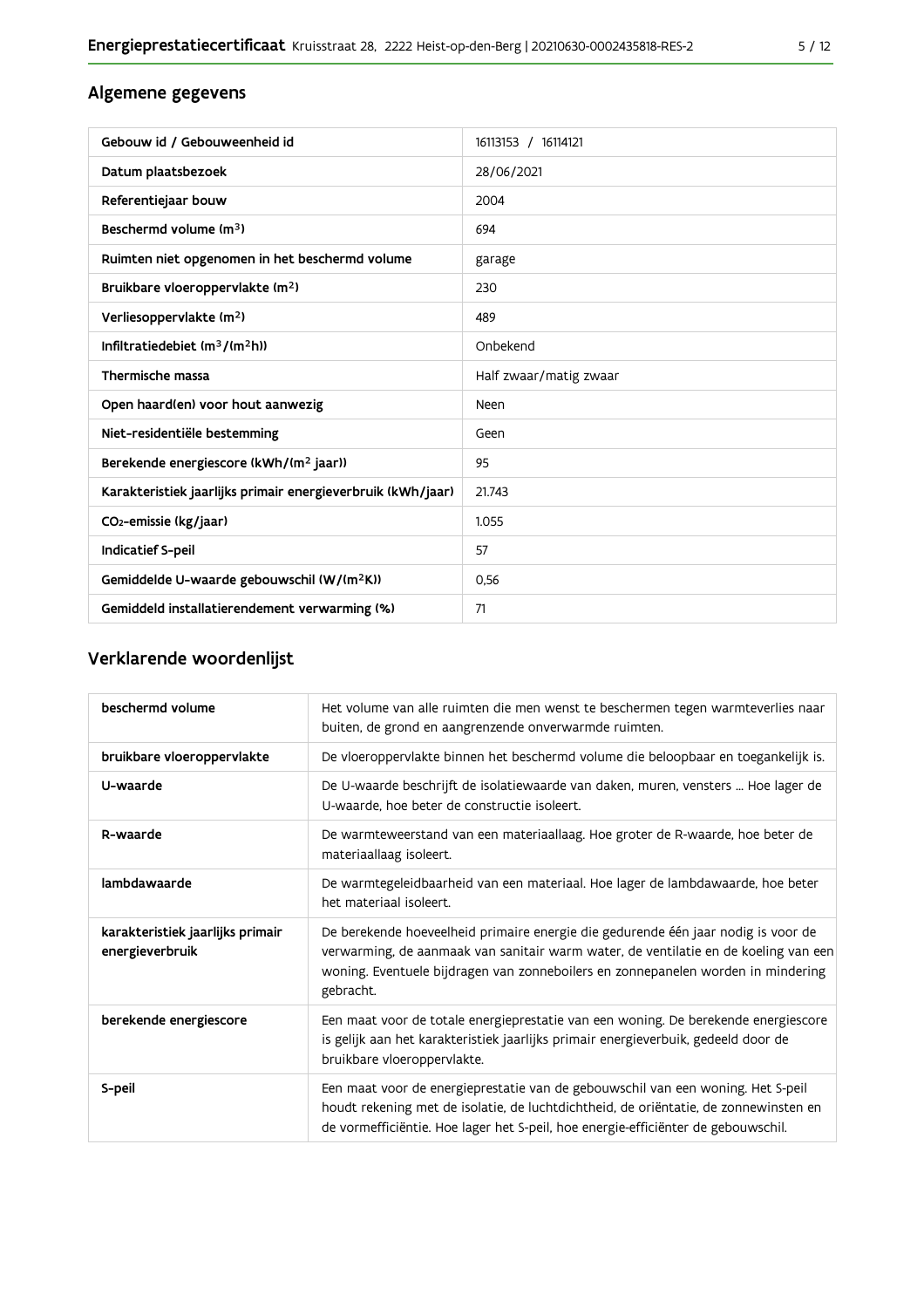## **Daken**

#### Technische fiche daken

De energiedeskundige heeft de onderstaande gegevens ingevoerd. Bezorg die gegevens aan uw vakman.



#### Legende

a dak niet in riet of cellenbeton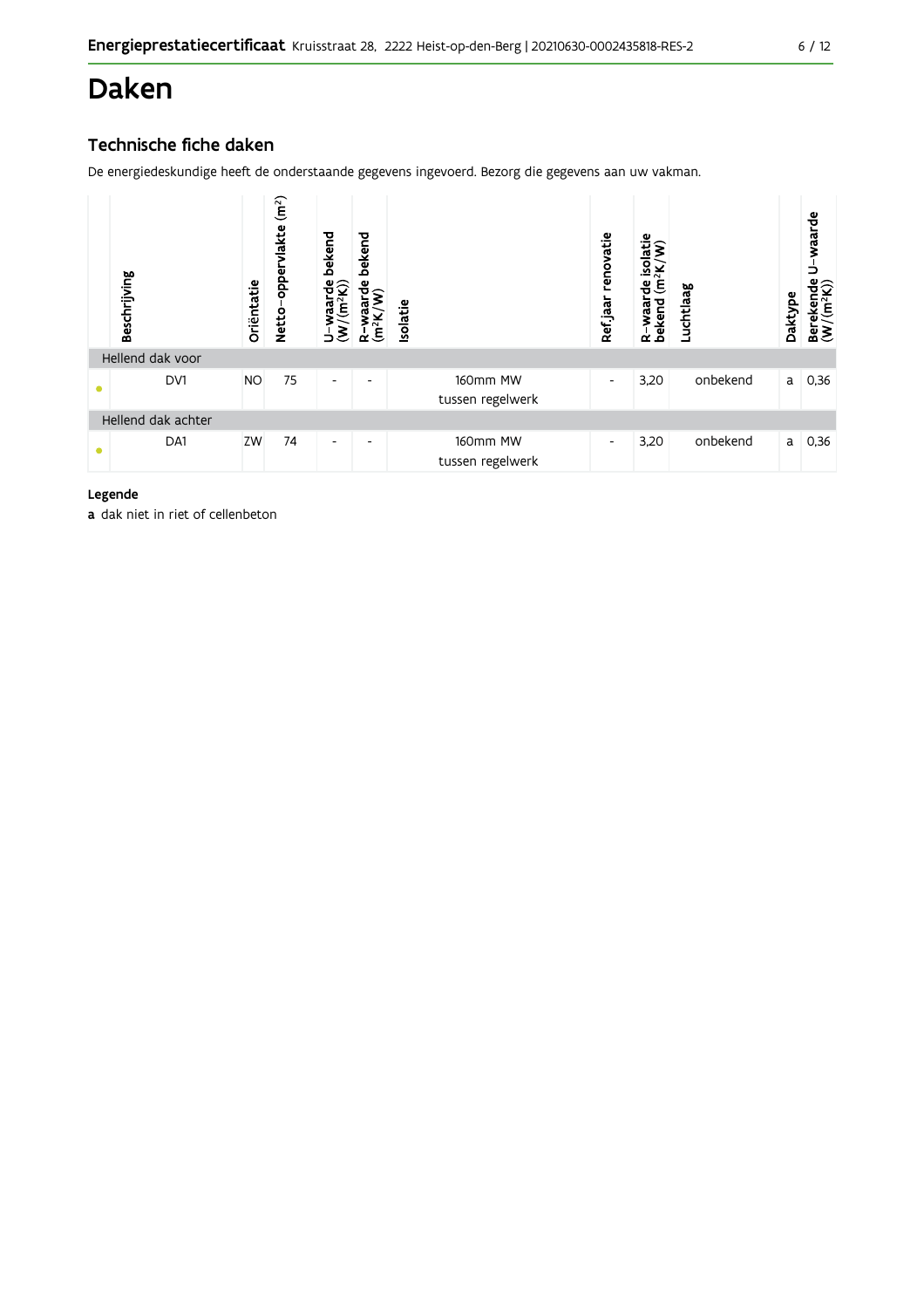### Vensters en deuren

#### Technische fiche van de vensters

De energiedeskundige heeft de onderstaande gegevens ingevoerd. Bezorg die gegevens aan uw vakman.

|           | Beschrijving          | Oriëntatie | Helling      | Oppervlakte (m <sup>2</sup> ) | bekend<br>$U$ –waarde l $(W/(m^2K))$ | <b>Beglazing</b>                         | Buitenzonwering          | Profiel  | U-waarde<br>Berekende l<br>(W/(m <sup>2</sup> K)) |
|-----------|-----------------------|------------|--------------|-------------------------------|--------------------------------------|------------------------------------------|--------------------------|----------|---------------------------------------------------|
|           | In voorgevel          |            |              |                               |                                      |                                          |                          |          |                                                   |
|           | VG1-GL1               | <b>NO</b>  | verticaal    | 2,5                           | $\overline{\phantom{a}}$             | HR-glas b                                |                          | alu>2000 | 2,06                                              |
| $\bullet$ | VG1-GL2               | <b>NO</b>  | verticaal    | 1,1                           | $\overline{\phantom{a}}$             | HR-glas b                                |                          | alu>2000 | 2,06                                              |
|           | In achtergevel        |            |              |                               |                                      |                                          |                          |          |                                                   |
|           | AG1-GL1               | ZW         | verticaal    | 12,6                          |                                      | HR-glas b                                |                          | alu>2000 | 2,06                                              |
|           | In linkergevel        |            |              |                               |                                      |                                          |                          |          |                                                   |
|           | LG1-GL1               | ZO         | verticaal    | 7,6                           | $\overline{\phantom{a}}$             | HR-glas b                                |                          | alu>2000 | 2,06                                              |
| $\bullet$ | LG1-GL2               | ZO         | verticaal    | 0,5                           | $\overline{\phantom{a}}$             | HR-glas b                                |                          | alu>2000 | 2,06                                              |
|           | In rechtergevel       |            |              |                               |                                      |                                          |                          |          |                                                   |
|           | RG1-GL1               | <b>NW</b>  | verticaal    | 2,5                           | $\overline{\phantom{a}}$             | HR-glas b                                |                          | alu>2000 | 2,06                                              |
| $\bullet$ | RG1-GL2               |            | NW verticaal | 1,1                           | $\overline{\phantom{a}}$             | HR-glas b                                |                          | alu>2000 | 2,06                                              |
|           | In hellend dak voor   |            |              |                               |                                      |                                          |                          |          |                                                   |
| ٠         | DV1-GL1               | <b>NO</b>  | 45           | 2,7                           | $\overline{\phantom{a}}$             | HR-glas b<br>U=1,10 W/(m <sup>2</sup> K) |                          | hout     | 1.76                                              |
|           | In hellend dak achter |            |              |                               |                                      |                                          |                          |          |                                                   |
| ٠         | DA1-GL1               | ZW         | 45           | 4,1                           | $\overline{\phantom{a}}$             | HR-glas b<br>U=1,10 W/(m <sup>2</sup> K) | $\overline{\phantom{a}}$ | hout     | 1,76                                              |

#### Legende glastypes

HR-glas b Hoogrendementsglas bouwjaar >=

2000

#### Legende profieltypes

| hout | Houten profiel | alu>2000 | Aluminium profiel, thermisch onderbroken |
|------|----------------|----------|------------------------------------------|
|      |                |          | $\ge 2000$                               |

#### Technische fiche van de deuren, poorten en panelen

De energiedeskundige heeft de onderstaande gegevens ingevoerd. Bezorg die gegevens aan uw vakman.



alu>2000

Legende deur/paneeltypes

a deur/paneel in metaal

Aluminium profiel, thermisch

 $7/12$ 

onderbroken >= 2000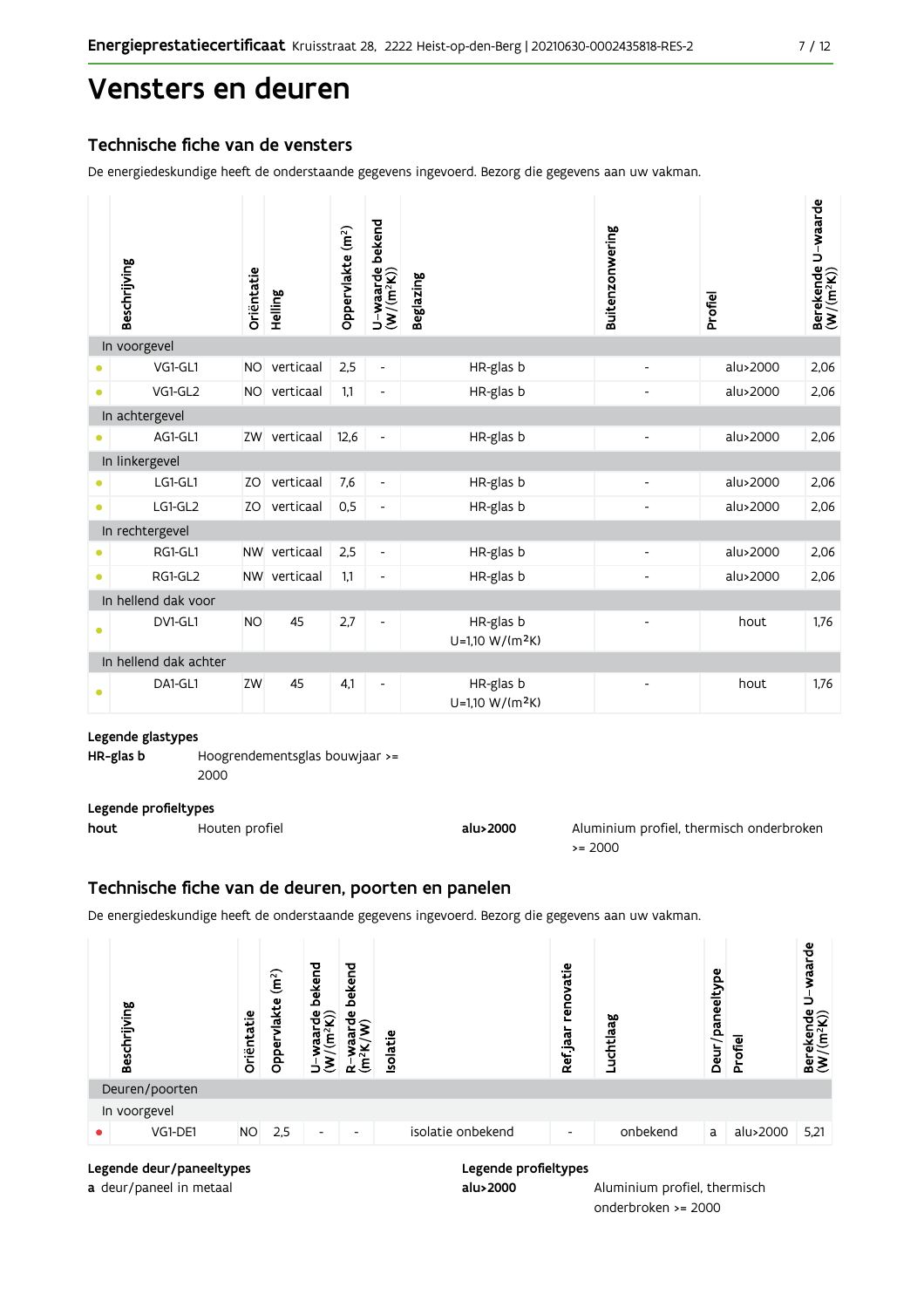### **Muren**

#### Technische fiche van de muren

De energiedeskundige heeft de onderstaande gegevens ingevoerd. Bezorg die gegevens aan uw vakman.

|              | Beschrijving | Oriëntatie | Netto-oppervlakte (m <sup>2</sup> ) | Diepte onder maaiveld (m) | U-waarde bekend (W/(m <sup>2</sup> K)) | $(m^2K/W)$<br>bekend<br>R-waarde | Isolatie |                   | Ref.jaar renovatie       | Luchtlaag | Muurtype     | U waarde<br>Berekende<br>(W/(m <sup>2</sup> K)) |
|--------------|--------------|------------|-------------------------------------|---------------------------|----------------------------------------|----------------------------------|----------|-------------------|--------------------------|-----------|--------------|-------------------------------------------------|
|              | Buitenmuur   |            |                                     |                           |                                        |                                  |          |                   |                          |           |              |                                                 |
|              | Voorgevel    |            |                                     |                           |                                        |                                  |          |                   |                          |           |              |                                                 |
| $\bullet$    | VG1          | <b>NO</b>  | 26                                  | $\overline{\phantom{a}}$  |                                        |                                  |          | isolatie onbekend | $\overline{\phantom{a}}$ | afwezig   | d            | 0,45                                            |
|              | Achtergevel  |            |                                     |                           |                                        |                                  |          |                   |                          |           |              |                                                 |
| $\bullet$    | AG1          | ZW         | 19,2                                | $\overline{\phantom{a}}$  | $\overline{\phantom{0}}$               |                                  |          | isolatie onbekend | $\overline{\phantom{0}}$ | afwezig   | d            | 0,45                                            |
| Rechtergevel |              |            |                                     |                           |                                        |                                  |          |                   |                          |           |              |                                                 |
| $\bullet$    | RG1          | <b>NW</b>  | 66                                  | $\overline{\phantom{a}}$  |                                        |                                  |          | isolatie onbekend | $\overline{\phantom{a}}$ | afwezig   | $\mathsf{d}$ | 0,45                                            |
|              | Linkergevel  |            |                                     |                           |                                        |                                  |          |                   |                          |           |              |                                                 |
| $\bullet$    | LG1          | ZO         | 61                                  | -                         |                                        |                                  |          | isolatie onbekend | $\overline{\phantom{a}}$ | afwezig   | d            | 0,45                                            |

#### Legende

d muur in cellenbeton met dikte>24cm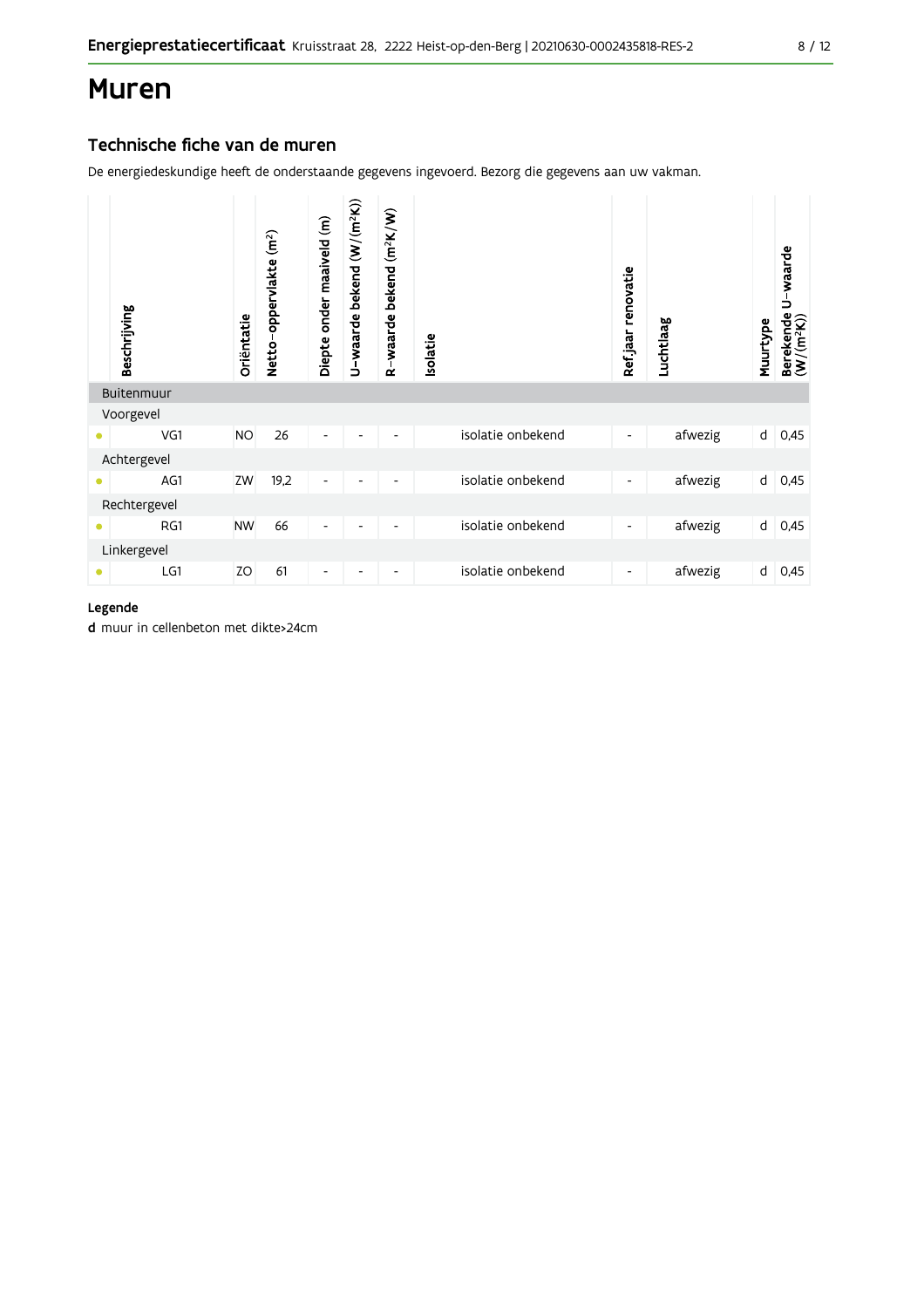### Vloeren

#### Technische fiche van de vloeren

De energiedeskundige heeft de onderstaande gegevens ingevoerd. Bezorg die gegevens aan uw vakman.



#### Legende

a vloer niet in cellenbeton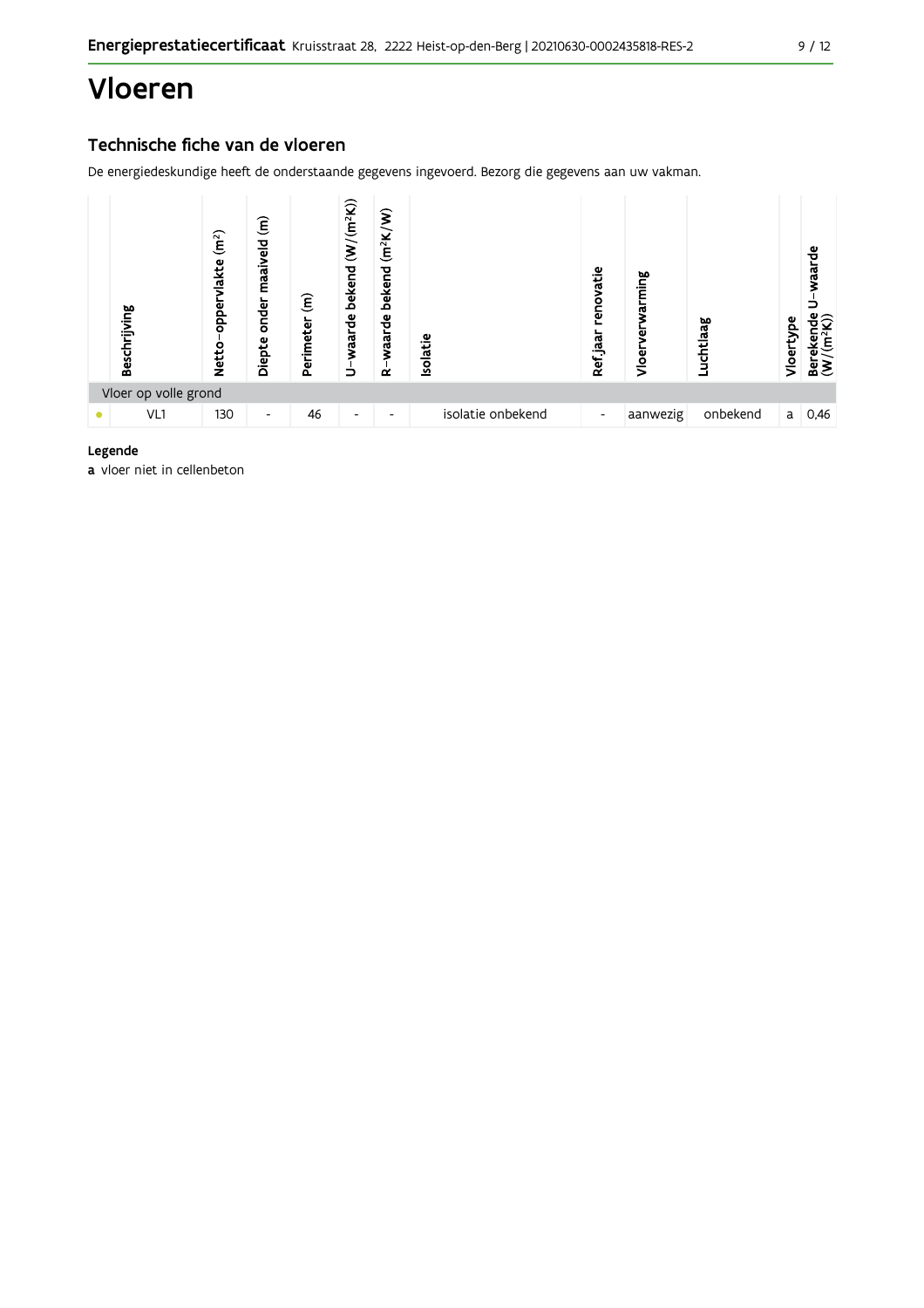### Ruimteverwarming

#### Technische fiche van de ruimteverwarming

De energiedeskundige heeft de onderstaande gegevens ingevoerd. Bezorg die gegevens aan uw vakman.

### Installaties met één opwekker

|                                      | RV1                      | RV <sub>2</sub>          |  |
|--------------------------------------|--------------------------|--------------------------|--|
|                                      | $\circledR$              | $\odot$                  |  |
| Omschrijving                         | $\overline{\phantom{a}}$ | $\blacksquare$           |  |
| Type verwarming                      | centraal                 | decentraal               |  |
| Aandeel in volume (%)                | 96%                      | 4%                       |  |
| Installatierendement (%)             | 74%                      | 37%                      |  |
| Aantal opwekkers                     | $\mathbf{1}$             | $\mathbf{1}$             |  |
| Opwekking                            |                          |                          |  |
|                                      | $\odot$                  | $\blacksquare$           |  |
| Type opwekker                        | individueel              | $\overline{a}$           |  |
| Energiedrager                        | stookolie                | hout                     |  |
| Soort opwekker(s)                    | niet-condenserende       | kachel                   |  |
|                                      | ketel                    |                          |  |
| Bron/afgiftemedium                   | $\overline{\phantom{a}}$ | $\overline{\phantom{a}}$ |  |
| Vermogen (kW)                        | $\blacksquare$           | $\overline{a}$           |  |
| Elektrisch vermogen WKK              |                          |                          |  |
| (kW)                                 |                          |                          |  |
| Aantal (woon)eenheden                | $\overline{\phantom{a}}$ | $\blacksquare$           |  |
| Rendement                            | $\overline{a}$           | $\overline{a}$           |  |
| Referentiejaar fabricage             | 2000                     | ÷,                       |  |
| Labels                               | <b>CE</b>                | ÷,                       |  |
| Locatie                              | binnen beschermd         |                          |  |
|                                      | volume                   |                          |  |
| Distributie                          |                          |                          |  |
| <b>Externe stookplaats</b>           | nee                      | $\overline{a}$           |  |
| Ongeïsoleerde leidingen (m)          | Om ≤ lengte ≤ 2m         | $\blacksquare$           |  |
| Ongeïsoleerde combilus (m)           | $\overline{a}$           | $\overline{a}$           |  |
| Aantal (woon)eenheden op<br>combilus | ÷,                       |                          |  |
| Afgifte & regeling                   |                          |                          |  |
| Type afgifte                         | combinatie van           |                          |  |
|                                      | radiatoren/convectoren   |                          |  |
|                                      | én                       |                          |  |
|                                      | oppervlakteverwarming    |                          |  |
| Regeling                             | pompregeling             | $\overline{\phantom{a}}$ |  |
|                                      | thermostatische          |                          |  |
|                                      | radiatorkranen           |                          |  |
|                                      | kamerthermostaat         |                          |  |
|                                      | buitenvoeler             |                          |  |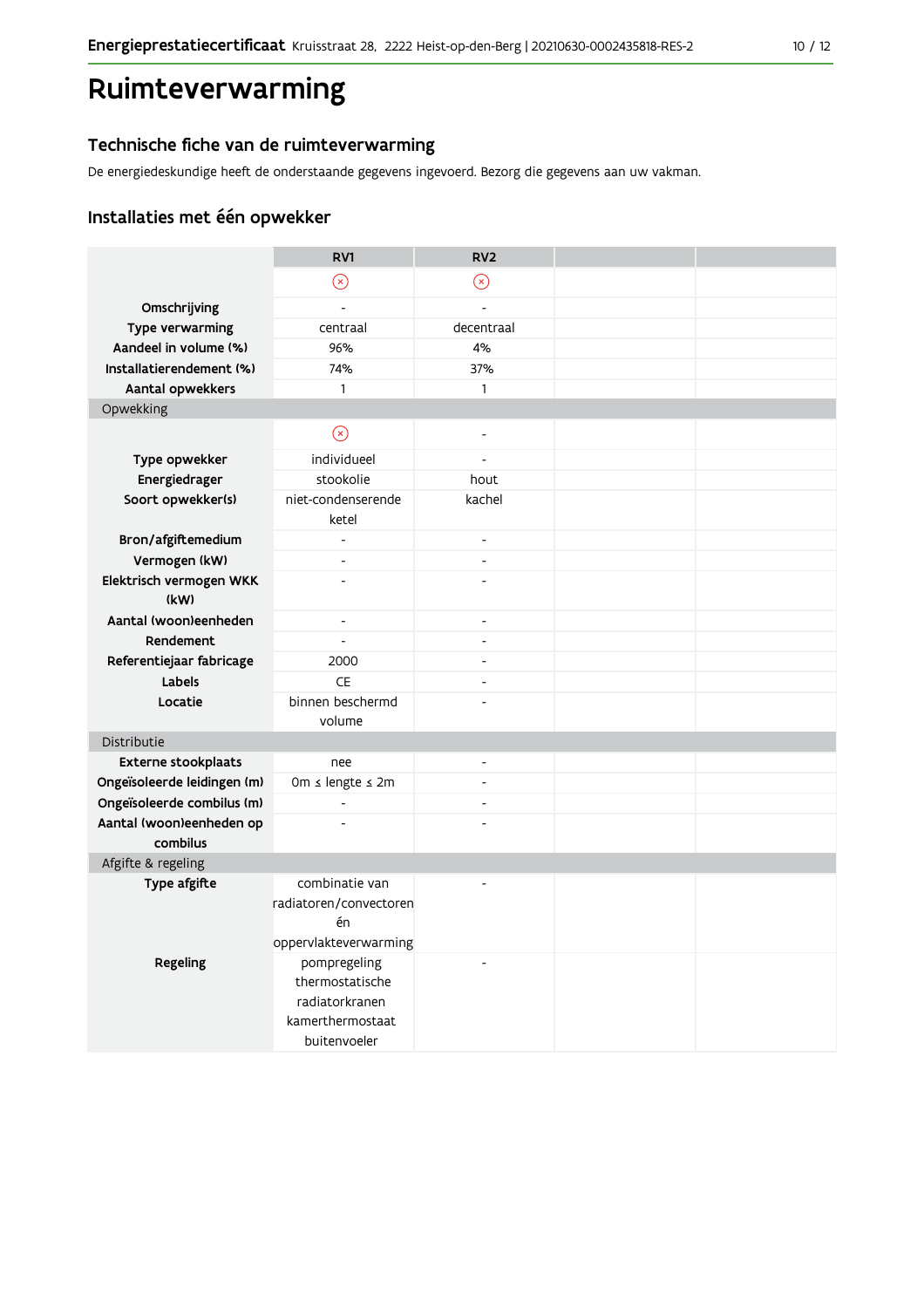## Installaties voor zonne-energie

#### Technische fiche van de installaties op zonne-energie

De energiedeskundige heeft de onderstaande gegevens ingevoerd over de bestaande installatie(s).

| Type zonne-energie | Oppervlakte (m <sup>2</sup> ) | Oriëntatie | Wattpiek (Wp) | Type zonnepanelen      |
|--------------------|-------------------------------|------------|---------------|------------------------|
| Zonnepanelen       | 38.4                          | ZW         | 5.760         | mono/multi kristallijn |
| Zonnepanelen       | 25.6                          |            | 5.360         | mono/multi kristallijn |